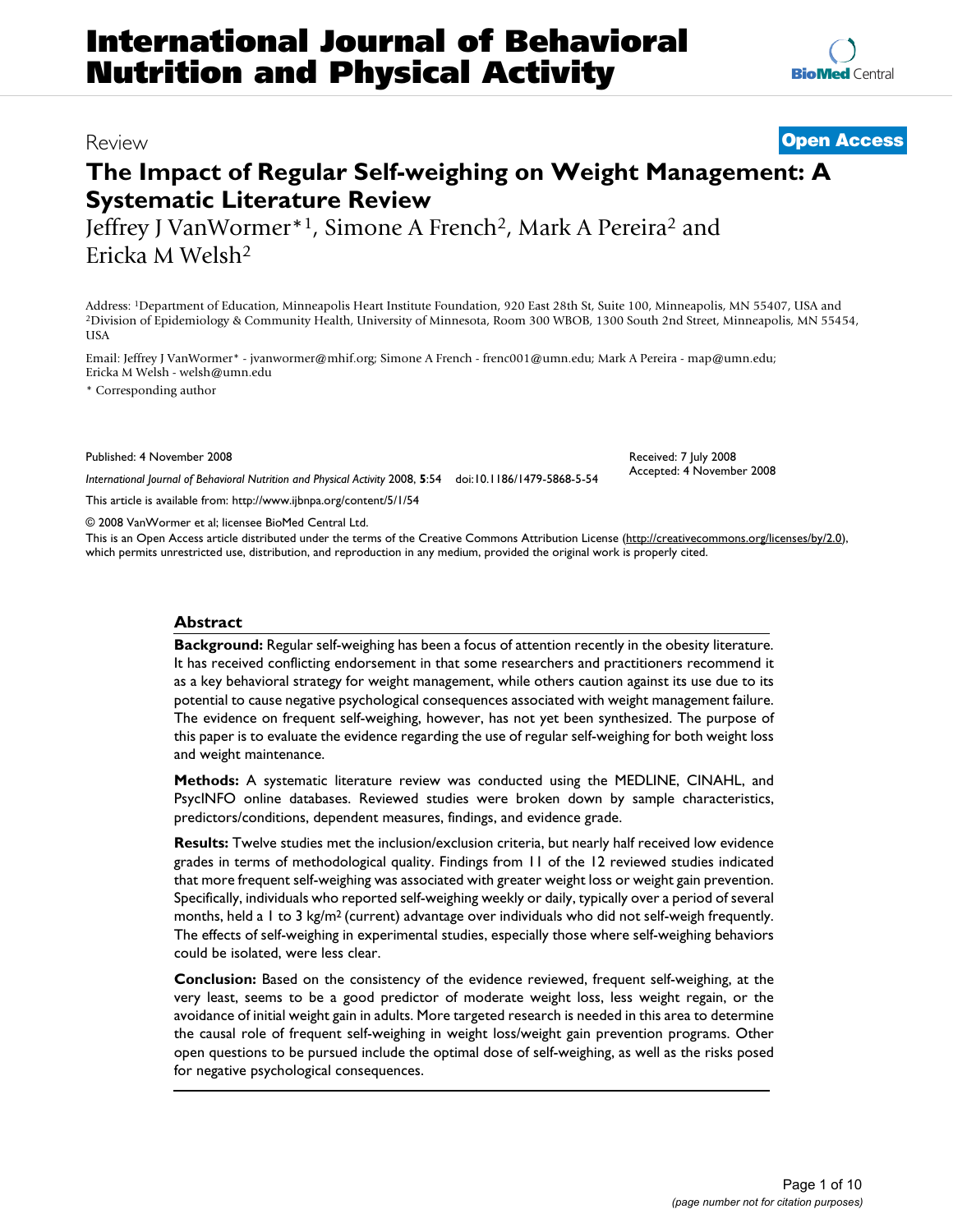# **Background**

Excess body weight is a leading cause of death in the U.S. [1,2], contributing to the development or complication of many chronic diseases including heart disease, diabetes, and cancer [3,4] Fortunately, even a modest amount of weight loss has been shown to reduce the incidence of chronic diseases and improve obesity-related health conditions [5]. Many people who have experienced weight issues have learned to manage their weight over the longterm via sustained, moderate caloric restriction and regular physical activity [6]. Poor adherence to these behaviors, however, is the norm for individuals attempting to lose weight or maintain weight loss [7] due to substantial physiological [8], environmental [9-11], and motivational barriers [12].

Because of the inherent challenges associated with losing weight or preventing weight regain, many people turn to some form of external assistance (e.g., clinical counseling program, community support group, self-help book) to help them initiate or maintain the behavior changes required to lose weight. A major component of these forms of assistance involves instruction in behavioral selfmanagement skills like goal-setting or stimulus control. In particular, regular self-monitoring of weight has been recommended as a key component of behavioral self-regulation of body weight [5].

Regular self-weighing seems to be a common strategy for individuals who have been successful at losing weight and keeping it off. Klem and colleagues [13] found that 75 percent of a cohort of weight loss maintainers report selfweighing at least weekly. Weekly self-weighing also seems to be more common among individuals who lost weight on their own versus using an organized weight management program [14]. In contrast, the prevalence of selfweighing in the general population of healthy weight individuals is not well studied, but one study estimated that about 39 percent self-weigh weekly [15].

Frequent self-weighing is conceptualized to work via behavioral self-regulation [16]. Specifically, an individual who self-weighs often is believed to stay focused on and sensitive to changes in their weight. This creates more opportunities for self-reinforcement of even small weight loss (or weight maintenance) progress. Also, the individual is empowered to quickly identify lapses in their progress and adjust their behavior accordingly to head off substantial weight gain [17].

Despite a plausible rationale, there remains considerable debate on the utility of self-weighing in the context of weight management. Some researchers and practitioners urge caution in the use of frequent self-weighing, at least with some individuals, because it is believed to produce negative psychological conditions such as depression, anxiety, or otherwise unhealthy preoccupations and stress associated with weight [18,19]. Furthermore, the downstream effect of these psychological conditions produced by frequent self-weighing is believed to undermine the effectiveness of weight management interventions by negatively influencing body image and increasing program attrition. Others, however, have noted that most investigations that have observed negative psychological harms secondary to frequent self-weighing have done so only in non-overweight samples [20] and several studies have shown a strong positive association between self-weighing frequency and magnitude of weight loss.

The findings on the utility of regular self-weighing for weight management have yet to be critically reviewed or synthesized. Therefore, the purpose of this paper was to conduct a systematic review of the literature from observational and experimental studies on self-weighing in order to gauge the effectiveness of regular self-weighing on weight loss and weight maintenance (including primary weight gain prevention) in adults. The central research questions examined are: (1) Do the benefits of frequent self-weighing, in terms of body weight, outweigh the disadvantages, and (2) Do the conclusions in this regard differ by the subgroups of individuals who are interested in weight loss or weight maintenance? We hypothesize that the preponderance of evidence would support the use of frequent self-weighing behaviors to promote both weight loss and prevention of weight (re)gain. Implications in the context of weight loss research and clinical practice are also discussed.

# **Methods**

A systematic review of the literature was conducted. MEDLINE, CINAHL, and PsycINFO online databases were searched via the University of Minnesota's Ovid interface [http://www.biomed.lib.umn.edu/ovidweb/](http://www.biomed.lib.umn.edu/ovidweb/ovidweb.cgi) [ovidweb.cgi](http://www.biomed.lib.umn.edu/ovidweb/ovidweb.cgi) to produce relevant articles on self-weighing and weight management. The reference sections of all included studies were also manually searched.

# *Inclusion and Exclusion Criteria*

Inclusion criteria were: English language, adult participants, assessment of body weight, assessment of selfweighing frequency (i.e., used as a treatment component, predictor, or outcome variable), quantitative analysis of the relationship between self-weighing and body weight, and published before January 1, 2008. Since the research question was relatively broad and the body of evidence was expected to be small, no restrictions were placed on sample size, setting, research design, body weight of participants, or length of measurement follow-up. The MEDLINE search included one Medical Subject Heading, Body Weight, along with two text words; self-weighing or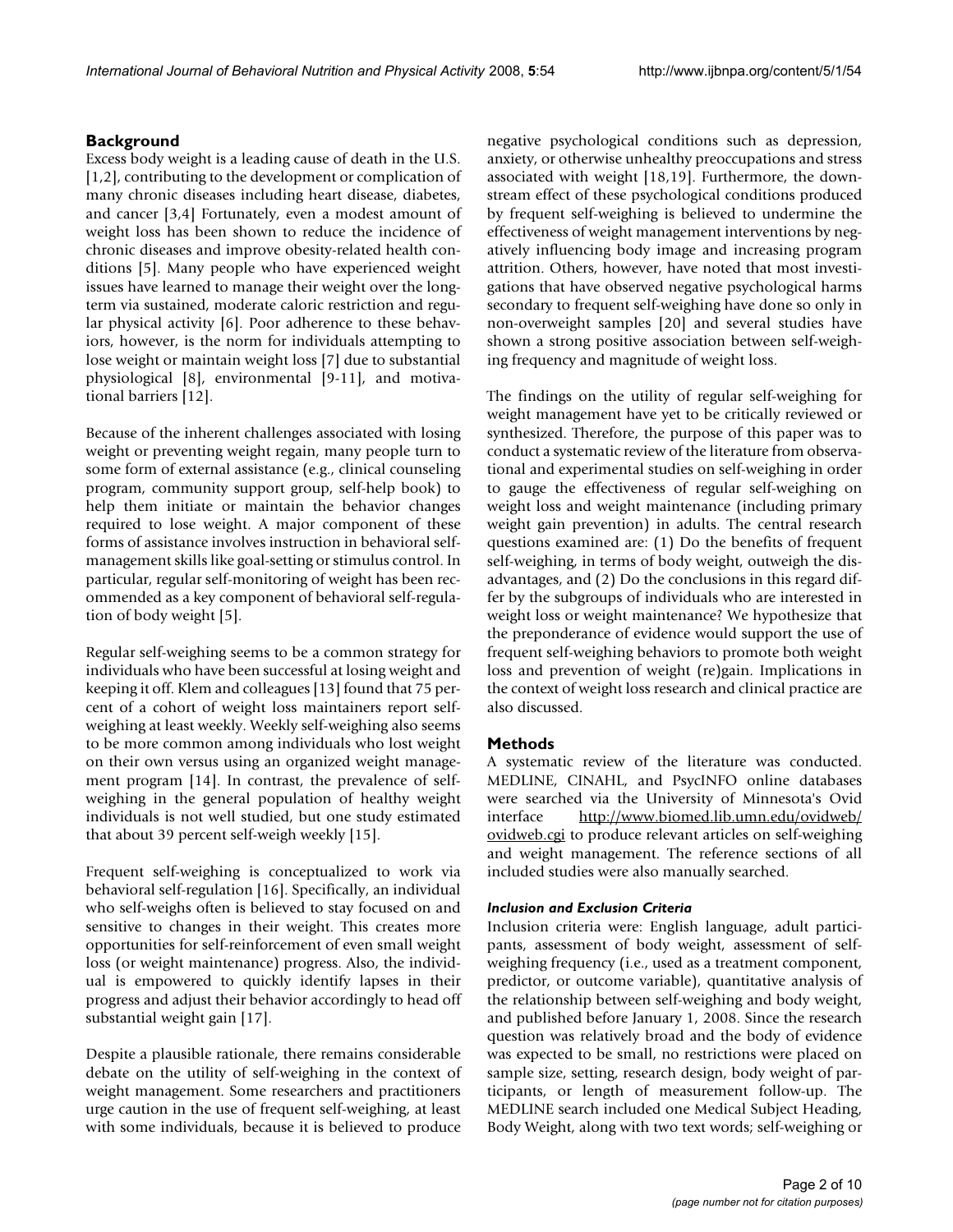self-monitoring. Limiters included English language, humans, and adult population. Keywords used in the PsycINFO search included obesity, body weight, weight loss, self-weighing, and self-monitoring (limiters included English language, humans, and adult population).

## *Data Extraction*

The outcome of interest was body weight or change in body weight. For each study, the most conservative approach to data extraction was taken by reporting only findings from the final follow-up visit, and, where possible, only those that were statistically adjusted for potential disturbance variables. To maintain the focus on the scope of the research question of interest, psychological outcomes believed to be related to self-weighing (e.g., depression, obsessive-compulsive disorder, binge eating, body image disorder) were not described. Several investigations on such negative psychological consequences secondary to self-weighing have appeared recently in the scientific literature, therefore the authors agreed this question would be best served by a separate review paper focused on that topic.

#### *Data Synthesis*

Studies were broken down by sample characteristics, predictors/conditions, dependent measures, findings, and evidence grade. A previously used adaptation of the American Diabetes Association's (ADA) evidence grading system was used (see Table 1) [21,22]. Studies were assigned an evidence grade of A, B, or C along with a strength grade of 1, 2, or 3 depending on methodological quality, sup-

#### **Table 1: ADA-adapted system for grading reviewed studies.**

| <b>EVIDENCE GRADE</b> | <b>DEFINITION</b>                                                                                                                                                                                                                                                                                                                                                                                                                                                                                                                                                | <b>STRENGTH</b><br><b>RECOMMENDATION</b> | <b>DEFINITION</b>                      |
|-----------------------|------------------------------------------------------------------------------------------------------------------------------------------------------------------------------------------------------------------------------------------------------------------------------------------------------------------------------------------------------------------------------------------------------------------------------------------------------------------------------------------------------------------------------------------------------------------|------------------------------------------|----------------------------------------|
| A                     | 1. Clear evidence from well-conducted.<br>generalizeable, randomized-controlled<br>trials that are adequately powered,<br>including:<br>a. evidence from a multi-center trial<br>b. evidence from a meta-analysis<br>2. Supportive evidence from well-<br>conducted, randomized-controlled trials<br>that are adequately powered, including:<br>a. evidence from a trial at one or more<br>institutions<br>b. evidence from a meta-analysis                                                                                                                      | ı                                        | Substantial benefit to persons at-risk |
| В                     | 3. Supportive evidence from well-<br>conducted cohort studies, including:<br>a. evidence from a prospective cohort<br>study<br>b. evidence from a prospective registry<br>c. evidence from a meta-analysis of<br>cohort studies<br>4. Supportive evidence from well-<br>conducted case-control studies                                                                                                                                                                                                                                                           | 2                                        | Moderate benefit to persons at-risk    |
| $\mathsf{C}$          | 5. Supportive evidence from poorly<br>controlled or uncontrolled studies,<br>including:<br>a. evidence from randomized clinical<br>trials with one or more major or three<br>or more minor methodological flaws<br>that could confound results<br>b. evidence from observational studies<br>with high potential for bias<br>c. evidence from case series or case<br>reports<br>6. Conflicting results with the weight of<br>the evidence supporting the<br>recommendation<br>7. Expert consensus or clinical experience<br>without support from research studies | 3                                        | Uncertain benefit to persons at-risk   |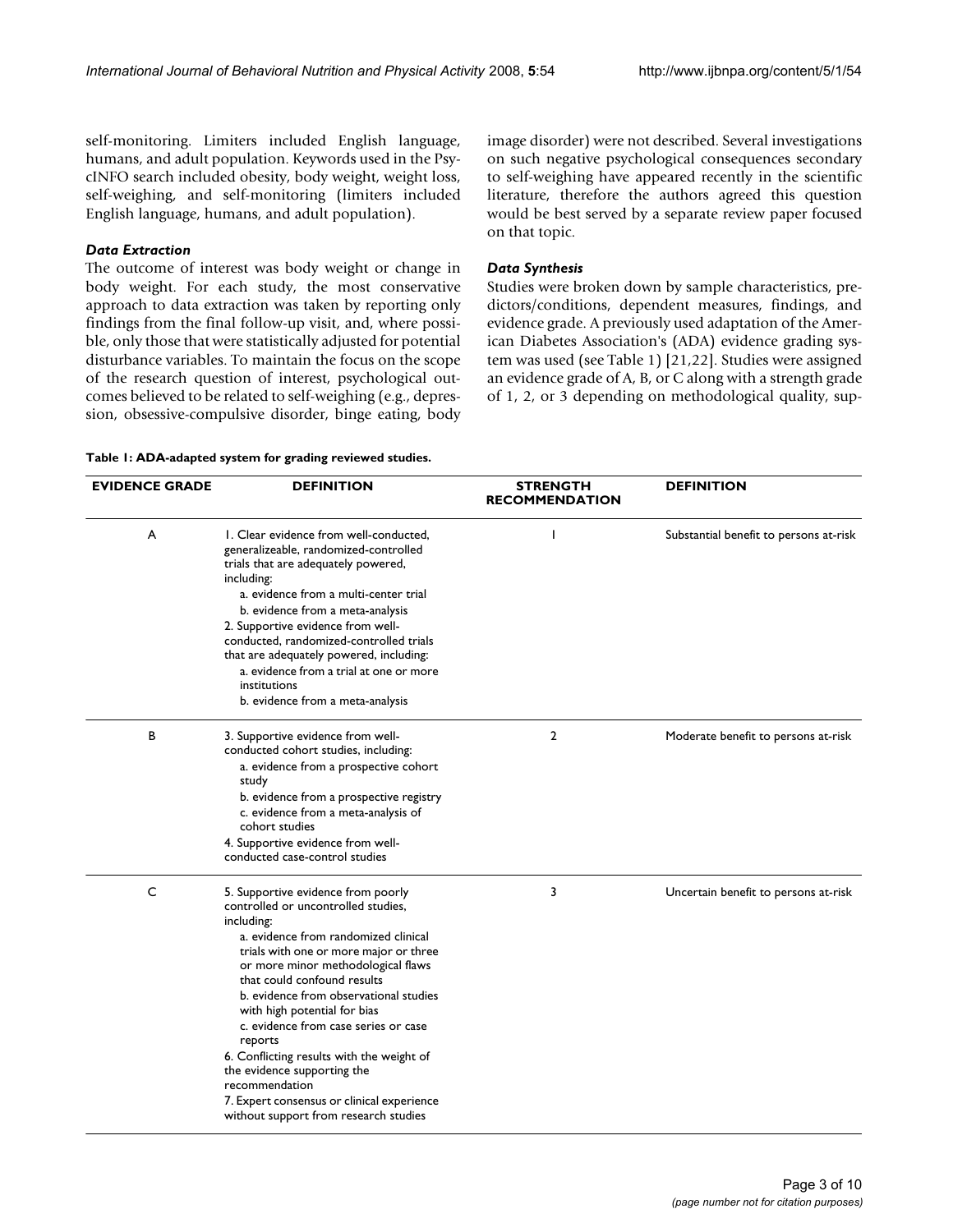porting evidence, and estimated benefits to the population at-risk.

# **Results**

# *Study Characteristics*

As outlined in Figure 1, 249 articles were returned from the initial searches of the online databases. Twelve studies [23-34] were included in the review per the inclusion/ exclusion criteria and the reasons for exclusion are also given in Figure 1. With the exception of one study that exclusively recruited males [31], all other study samples primarily included middle-aged females. Four studies recruited females exclusively [24,25,27,33] and two studies were conducted in Japan [33,34]. Median baseline body mass index (BMI) was about 30 kg/m2 across all samples (see Table 2).

The reviewed studies were almost evenly split in their focus on either weight loss or weight maintenance. Body weight was self-reported in all three cross-sectional studies and one of the prospective cohort studies, while all other studies used objective assessments of body weight. Selfweighing, when assessed independently as a predictor variable (versus implicitly as part of a treatment package), was done so exclusively by self-report.

# *Research Quality*

Using the ADA-adapted evidence grading system [21,22], only one study provided A-level evidence in terms of methodological quality [30]. All other studies provided Bor C-level evidence, primarily due to weaker research designs, high non-response or loss to follow-up, underpowered samples, and/or incomplete statistical analyses. With strength grades of 1, the studies by Linde et al. [26] and Levitsky et al. [28] provided the strongest (positive) associations between self-weighing and weight management. Six studies received strength grades of 2, while the remaining four studies received strength grades of 3.

### *Self-weighing and Weight Maintenance*

All three cross-sectional studies indicated a significant association between the frequency of self-weighing and body weight. Specifically, nationally representative samples revealed that, relative to respondents who did not maintain their weight loss, about 60 [25] and 80 [29] percent more respondents who were successful at keeping their weight off reported weekly or daily self-weighing, respectively. The study by Linde et al. [27] indicated that women who reported daily self-weighing weighed nearly 2 BMI units less than women who reported never selfweighing.

Similar to the results observed in her cross-sectional analysis [27], Linde et al. [26] also found that participants in the Pound of Prevention [15] cohort analysis who reported daily self-weighing at the two-year follow-up weighed nearly 2 BMI units less than participants who reported never self-weighing. Butryn et al. [23] found that participants who increased their frequency of self-weighing (unspecified magnitude of increase) over one year gained 2.5 kg less weight relative to participants who decreased their frequency of self-weighing over this same time period.

Two randomized-controlled trials focused on weight maintenance. Secondary analyses by Wing and colleagues [30] found that, in both study treatment conditions, 41 to 55 percent fewer participants who self-weighed daily regained  $\geq$  2.3 kg relative to participants who did not selfweigh daily. In two separate, short-term experiments conducted by Levitsky et al. [28] a 3 kg weight advantage was noted for college females who received a daily self-weighing and feedback intervention relative to participants who received information-only or assessment-only treatments.

# *Self-weighing and Weight Loss*

In terms of weight loss, a prospective cohort analyses by Linde et al. [26] found that participants in the Weigh To Be trial [35] who self-weighed daily lost about 1 BMI unit more than participants who self-weighed weekly and nearly 3 BMI units more than participants who did not self-weigh at all. Jeffery and colleagues [31] found that, after two years, participants in a 15-week behavioral weight loss program who reported daily self-weighing lost about 15 pounds more than participants who reported self-weighing less than daily. Qi et al. [24] found that, compared to participants who did not lost 5 kg or more, participants who lost 5 kg or more in a behavioral weight loss program significantly increased their daily self-weighing frequency between baseline and 6-months follow-up. An uncontrolled cohort study by Tanaka and colleagues [33] found that participants who completed a nutritionfocused weight loss program whereby they self-weighed 4 times per day lost a significant amount of weight  $(\sim 4 \text{ kg})$ over 16 weeks.

Two randomized-controlled trials isolated the effects of frequent self-weighing on weight loss by comparing it to an identical intervention that contained everything but the self-weighing component. These two trials found conflicting results. Heckerman and colleagues [32] found no advantage of frequent self-weighing above and beyond a standard 10-week behavioral weight loss program. Fujimoto and colleagues [34], however, found that a group that self-weighed very frequently (4 times daily) lost twice as much weight over a two year period relative to a group that received behavioral weight loss therapy alone.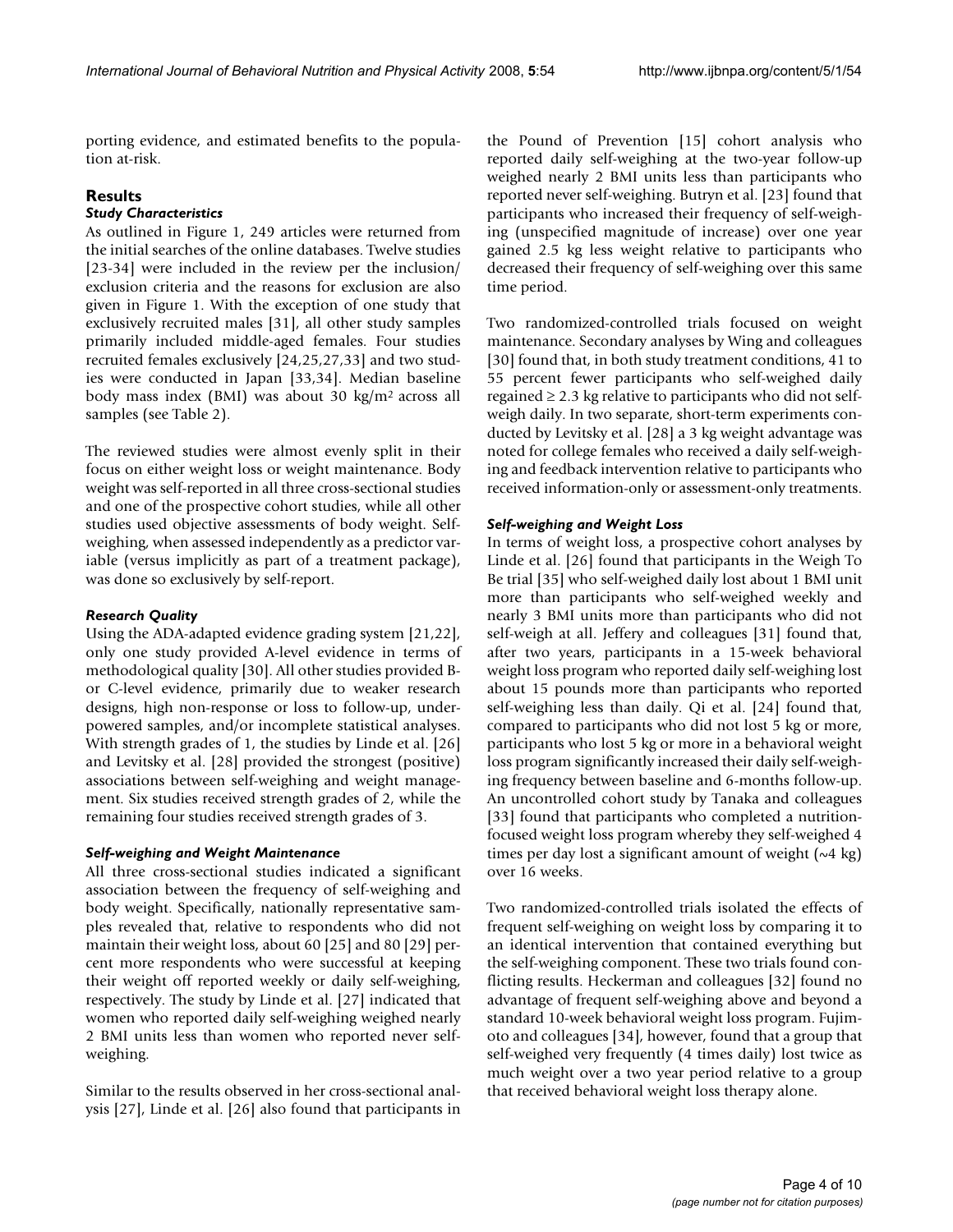#### **Table 2: Synopsis of reviewed studies on self-weighing and weight management.**

| REFERENCE, SAMPLE, DESIGN, &<br><b>FOCUS</b>                                                                                                                                                                                                                                                                                                                                                                                                                                                                                                                             | <b>PREDICTORS OR CONDITIONS</b>                                                                                                                                                                                                                                                                                                                            | <b>OUTCOME MEASURES</b>                                                                                                                                                                               | <b>FINDINGS</b>                                                                                                                                                                                                                                                                                                                                                                                                                                                                                                                                                                                                                                                                                                                                                                                                                                                                                                                                                                                                                                                                                                                                                                                                                                          | <b>EVIDENCE GRADE &amp; COMMENTS</b>                                                                                                                                                                                                                                                                                                                                                                                                                                                                          |
|--------------------------------------------------------------------------------------------------------------------------------------------------------------------------------------------------------------------------------------------------------------------------------------------------------------------------------------------------------------------------------------------------------------------------------------------------------------------------------------------------------------------------------------------------------------------------|------------------------------------------------------------------------------------------------------------------------------------------------------------------------------------------------------------------------------------------------------------------------------------------------------------------------------------------------------------|-------------------------------------------------------------------------------------------------------------------------------------------------------------------------------------------------------|----------------------------------------------------------------------------------------------------------------------------------------------------------------------------------------------------------------------------------------------------------------------------------------------------------------------------------------------------------------------------------------------------------------------------------------------------------------------------------------------------------------------------------------------------------------------------------------------------------------------------------------------------------------------------------------------------------------------------------------------------------------------------------------------------------------------------------------------------------------------------------------------------------------------------------------------------------------------------------------------------------------------------------------------------------------------------------------------------------------------------------------------------------------------------------------------------------------------------------------------------------|---------------------------------------------------------------------------------------------------------------------------------------------------------------------------------------------------------------------------------------------------------------------------------------------------------------------------------------------------------------------------------------------------------------------------------------------------------------------------------------------------------------|
| Butryn, et al. (2007) <sup>23</sup><br>3,003 participants enrolled in the U.S.<br>National Weight Control Registry for at least<br>one year. The mean age was 48 years and<br>75% of the sample was female. Mean baseline<br>BMI was 25 kg/m <sup>2</sup> .<br>Prospective cohort<br>Weight maintenance                                                                                                                                                                                                                                                                  | To be included as part of the National Weight<br>Control Registry, participants had to have<br>maintained at least a 30 pound weight loss over<br>one year. Predictors included:<br>I) Self-weighing frequency<br>(At least daily, At least weekly, Less than<br>weekly)<br>2) Change in self-weighing frequency<br>(Increase, No change, Decrease)        | Outcomes were assessed at baseline and 12-months<br>follow-up.<br>I) ABody weight (kg)                                                                                                                | 2,462 (82%) participants had complete data<br>from both the baseline and 12-month<br>assessments. Compared to participants who<br>increased (1.2) or did not change their self-<br>weighing frequency (1.7), participants who<br>decreased (3.7) their self-weighing frequency<br>had significantly greater weight gain at the 12-<br>month follow-up.                                                                                                                                                                                                                                                                                                                                                                                                                                                                                                                                                                                                                                                                                                                                                                                                                                                                                                   | B2 - After adjustment for several potential<br>confounders, there was benefit for weight<br>maintenance by increasing the frequency of self-<br>weighing over 12 months. Potential biases,<br>however, may have been introduced by the self-<br>reported weight measures and exclusion of 18%<br>of the full sample due to missing data.                                                                                                                                                                      |
| Qi, et al. (2000) <sup>24</sup><br>50 obese, postmenopausal female participants<br>recruited in Maryland. The mean age was 60<br>years. Mean baseline BMI was approximately<br>32 kg/m <sup>2</sup> .<br>Prospective cohort<br>Weight loss                                                                                                                                                                                                                                                                                                                               | Participants completed a 6-month behavioral<br>weight loss intervention. After the weight loss<br>program, participants were then stratified by<br>the predictors:<br>I) Weight loss ( $>$ 5 kg, $\leq$ 5 kg)                                                                                                                                              | Outcomes were assessed at baseline and 6-months<br>follow-up. They were reported as pre-post-scores<br>(versus change scores)<br>1) Daily self-weighing score<br>(1-less frequent to 5-more frequent) | 50 (100%) participants were available for the 6-<br>month follow-up. Participants who lost > 5 kg<br>during treatment observed a significant pre-post<br>increase in their daily self-weighing score (1.7 to<br>$2.5$ ).                                                                                                                                                                                                                                                                                                                                                                                                                                                                                                                                                                                                                                                                                                                                                                                                                                                                                                                                                                                                                                 | $C3$ – Participants who lost $>$ 5 kg had<br>significantly increased their frequency of self-<br>weighing, but post scores were statistically<br>indistinguishable between groups. Interpretation<br>of the findings was complicated because only the<br>average scaled scores for self-weighing were<br>reported (versus response distributions). Also,<br>no multivariate adjustments were made in the<br>analysis despite the small sample and several<br>significant baseline differences between groups. |
| McGuire, et al. (2007) <sup>25</sup><br>500 participants recruited through a random-<br>digit phone survey in the U.S. The mean age<br>was 46 years and 59% of the sample was<br>female. Mean BMI was between 25 and 30 kg/<br>$m2$ .<br>Cross-sectional<br>Weight maintenance                                                                                                                                                                                                                                                                                           | 1) Weight loss maintainer – lost $\geq$ 10% of<br>maximum weight and currently at this level for<br>$\geq$   year<br>2) Weight loss regainers - lost $\geq$ 10% of<br>maximum weight, but not currently at this level<br>3) Controls – never lost $\geq$ 10% of maximum<br>weight and never weighed $\geq$ 10% of current<br>weight                        | Outcomes were assessed at survey completion.<br>I) At least weekly self-weighing (%)                                                                                                                  | The overall survey response rate was 57% and<br>238 participants had complete data for the<br>analysis. Compared to Controls (34.5) and<br>Weight loss regainers (35.7), a significantly<br>greater proportion of Weight loss maintainers<br>(55.1) self-weighed at least weekly.                                                                                                                                                                                                                                                                                                                                                                                                                                                                                                                                                                                                                                                                                                                                                                                                                                                                                                                                                                        | C <sub>2</sub> – After adjustment for several potential<br>confounders, there were significantly more<br>weight loss maintainers that reported weekly<br>self-weighing. The cross-sectional nature of the<br>study limited conclusions on cause-and-effect.<br>Also, potential biases may have been present<br>with the self-reported operational definition and<br>measurement of weight maintenance, much of it<br>being rather complex to recall.                                                          |
| Linde, et al. (2005) <sup>26</sup><br>Two separate samples were analyzed. Sample<br>I consisted of 1,226 participants enrolled in<br>the Pound of Prevention trial in Minnesota.<br>The mean age was 35 years and 81% of the<br>sample was female. Baseline BMI was 27 kg/<br>m <sup>2</sup> . Sample 2 consisted of 1,800 participants<br>enrolled in the Weigh to Be trial in<br>Minnesota. The mean age was 51 years and<br>72% of the sample was female. Mean baseline<br>BMI was 34 kg/m <sup>2</sup> .<br>Prospective cohort<br>Weight loss and weight maintenance | The Pound of Prevention trial involved a<br>general population with an intervention<br>focused on weight gain prevention. The Weigh<br>to Be trial involved an overweight population<br>with a telephone-based intervention focused<br>on weight loss. Predictors included:<br>I) Self-weighing frequency<br>(Never, Semi-monthly, Monthly, Weekly, Daily) | Outcomes were assessed at baseline, 12-, and 24-<br>months follow-up for both samples.<br>I) $\triangle$ BMI (kg/m <sup>2</sup> )                                                                     | In the Pound of Prevention sample, 992 (81%)<br>participants were available for the 24-month<br>follow-up. Participants who self-weighed daily (-<br>0.8) lost significantly more body mass relative to<br>participants who self-weighed weekly (0.3),<br>monthly (0.8), semi-monthly (0.8), or never<br>(1.1). Also, participants who self-weighed<br>weekly gained significantly less body mass<br>relative to participants who self-weighed<br>monthly, semi-monthly, or never.<br>In the Weigh to Be sample, 1,000 (56%)<br>participants were available for the 24-month<br>follow-up. Participants who self-weighed daily (-<br>1.9) lost significantly more body mass relative to<br>France and the present of the property and the present participants who self-weighed weekly (-1.0), now the (0.2), semi-monthly (0.2), or never (0.8). Also, participants who self-weighed weekly lost significantly more body<br>to participants who self-weighed monthly, semi-<br>monthly, or never. Participants who never self-<br>weighed gained significantly more weight<br>relative to participants who self-weighed semi-<br>monthly or monthly.<br>Note that findings were estimated from study<br>graphs because precise means were not reported. | BI - After adjustment for several potential<br>confounders, there was clear benefit for both<br>weight maintenance and weight loss with more<br>frequent self-weighing reported at the 24-month<br>follow-ups. The long follow-up and large sample<br>sizes were strengths in both samples, but<br>attrition bias was especially concerning in the<br>Weight to Be sample.                                                                                                                                    |
| Linde, et al. (2007) <sup>27</sup><br>4,660 female participants recruited from a<br>health plan in Washington. The mean age was<br>52 years and the mean BMI was 28 kg/m <sup>2</sup> .<br>Cross-sectional<br>Weight in general                                                                                                                                                                                                                                                                                                                                          | I) Self-weighing frequency<br>(Never, Monthly, Weekly, Daily)                                                                                                                                                                                                                                                                                              | Outcomes were assessed at survey completion.<br>I) BMI ( $kg/m2$ )                                                                                                                                    | The overall survey response rate was 62% and<br>4,581 participants had complete data for the<br>analysis. Compared to participants who self-<br>weighed daily (29.2), participants who self-<br>weighed weekly (30.1), monthly (30.6), and<br>never (30.9) had significantly higher BMI's. Also,<br>participants who self-weighed weekly had<br>significantly lower BMI's relative to participants<br>who never self-weighed.                                                                                                                                                                                                                                                                                                                                                                                                                                                                                                                                                                                                                                                                                                                                                                                                                            | C2 - After adjustment for several potential<br>confounders, more frequent self-weighing was<br>associated with significantly, though modestly,<br>lower BMI. The cross-sectional nature of the<br>study and the reliance on self-report measures<br>limits validity and any conclusions on cause-and-<br>effect. Also, the low response rate may hamper<br>generalizability.                                                                                                                                  |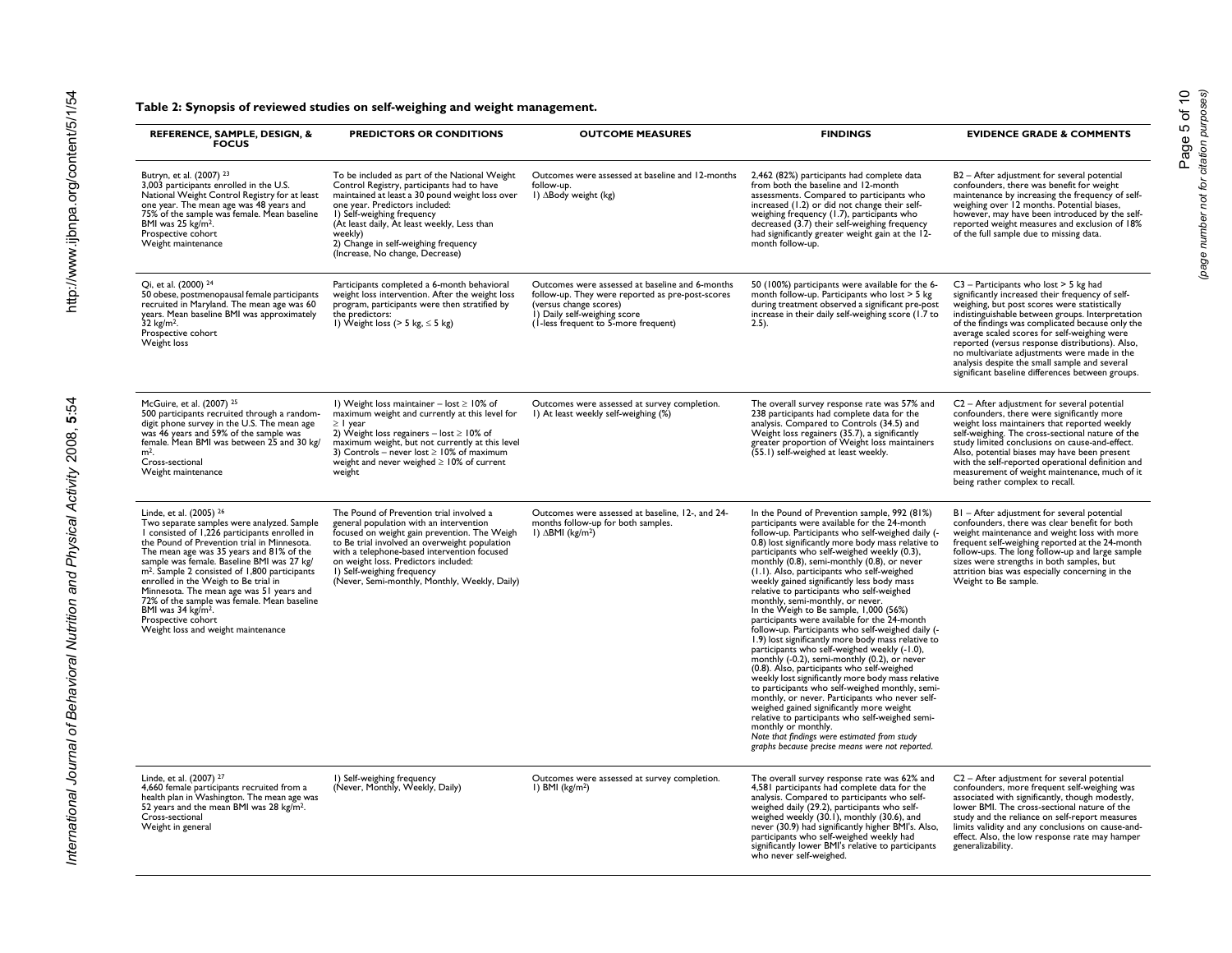# **Table 2: Synopsis of reviewed studies on self-weighing and weight management.** *(Continued)*

| Levitsky, et al. (2006) <sup>28</sup><br>Two separate experiments were conducted.<br>In experiment 1, the sample consisted of 32<br>female freshman students recruited from<br>introductory college classes in New York.<br>Age ranged between 18 and 21. Baseline BMI<br>was not reported, but weight was 63 kg. In<br>experiment 2, the sample consisted of 41<br>female freshman college students recruited<br>via school advertisements and classroom<br>announcements in New York. Age was<br>greater than 18 years. Baseline BMI was not<br>reported, but weight was 62 kg.<br>Randomized-controlled trials<br>Weight maintenance | In experiment I:<br>I) Experimental -<br>• Basic nutrition information<br>• Home scale provided, as well as instruction to<br>weigh daily and e-mail observed weight to<br>study staff<br>· Daily e-mail feedback on body mass change<br>2) Control -<br>• Basic nutrition information<br>In experiment 2:<br>I) Experimental -<br>• Basic nutrition information<br>• Home scale provided, as well as instruction to<br>weigh daily and e-mail observed weight to<br>study staff<br>• Daily e-mail feedback on recommended<br>calorie consumption to maintain weight<br>2) Control -<br>• Assessment only                                                                                                                                                                                                                                                                                                                                                                                                                                                                                             | Outcomes were assessed at enrollment (ie, first<br>week of class) and post-semester (ie, last week of<br>class; ~10 weeks) for both samples.<br>I) ABody weight (kg) | In experiment 1, 26 (81%) participants were<br>available for the post-semester follow-up.<br>Participants in the Experimental group (0.1)<br>gained significantly less weight relative to<br>Controls (3.1).<br>In experiment 2, 32 (78%) participants were<br>available for the post-semester follow-up.<br>Participants in the Control group (2.0) gained<br>significantly more weight relative to the<br>Experimental group (-0.8).                                                                               | BI - Groups that employed a frequent self-<br>weighing treatment gained less weight relative to<br>groups who received minimal contact. These<br>results were essentially replicated in both<br>experiments. The experimental designs were<br>limited, however, by the samples, which were<br>small, quite homogenous, and not particularly<br>well described.                                                                                                                                                                                                                                                                                                                                                                                                                                                               |
|-----------------------------------------------------------------------------------------------------------------------------------------------------------------------------------------------------------------------------------------------------------------------------------------------------------------------------------------------------------------------------------------------------------------------------------------------------------------------------------------------------------------------------------------------------------------------------------------------------------------------------------------|-------------------------------------------------------------------------------------------------------------------------------------------------------------------------------------------------------------------------------------------------------------------------------------------------------------------------------------------------------------------------------------------------------------------------------------------------------------------------------------------------------------------------------------------------------------------------------------------------------------------------------------------------------------------------------------------------------------------------------------------------------------------------------------------------------------------------------------------------------------------------------------------------------------------------------------------------------------------------------------------------------------------------------------------------------------------------------------------------------|----------------------------------------------------------------------------------------------------------------------------------------------------------------------|----------------------------------------------------------------------------------------------------------------------------------------------------------------------------------------------------------------------------------------------------------------------------------------------------------------------------------------------------------------------------------------------------------------------------------------------------------------------------------------------------------------------|------------------------------------------------------------------------------------------------------------------------------------------------------------------------------------------------------------------------------------------------------------------------------------------------------------------------------------------------------------------------------------------------------------------------------------------------------------------------------------------------------------------------------------------------------------------------------------------------------------------------------------------------------------------------------------------------------------------------------------------------------------------------------------------------------------------------------|
| Kruger, et al. (2006) <sup>29</sup><br>4,345 respondents from the HealthStyles<br>survey, recruited through a representative<br>consumer database in the U.S. In the<br>analytical sample, the median age was<br>between 45 and 64 years, and 62% were<br>female. Median BMI was between 30 and 35<br>kg/m <sup>2</sup> .<br>Cross-sectional<br>Weight maintenance                                                                                                                                                                                                                                                                      | I) Weight loser - reported lost weight and<br>kept it off<br>(Successful, Non-successful)                                                                                                                                                                                                                                                                                                                                                                                                                                                                                                                                                                                                                                                                                                                                                                                                                                                                                                                                                                                                             | Outcomes were assessed at survey completion.<br>1) Daily self-weighing (%)                                                                                           | The overall survey response rate was 70% and<br>1,958 participants had complete data for the<br>analysis and fit into the predictor categories. A<br>significantly greater proportion of Successful<br>weight losers (20) reported self-weighing daily<br>relative to non-successful weight losers (11).                                                                                                                                                                                                             | $C3$ – After adjustment for potential<br>confounders, there were significantly more<br>successful weight losers that reported daily self-<br>weighing. There were several potential biases,<br>however, in regard to the vague measurement<br>and definition of a successful weight loser, as<br>well as the exclusion of many respondents who<br>were not believed to fit this definition.                                                                                                                                                                                                                                                                                                                                                                                                                                  |
| Wing, et al. (2006) 30<br>314 participants who lost at least 10% of<br>their body weight over the previous two<br>years. The sample was recruited through<br>newspaper advertisements, brochures, and<br>weight loss program contacts in Rhode<br>Island. The mean age was 51 years and 81% of<br>the sample was female. Mean baseline BMI<br>was approximately 29 kg/m <sup>2</sup> .<br>Randomized-controlled trial<br>Weight maintenance                                                                                                                                                                                             | Study conditions included:<br>I) Internet -<br>• Tool kit with self-monitoring diaries,<br>pedometer, and several cans of Slim-Fast meal<br>replacements<br>• Home scale, laptop computer, and Internet<br>connection and instructed to submit weight<br>and physical activity monitoring data to the<br>study website weekly<br>· Immediate Internet feedback based on<br>submitted weight<br>. Monthly (weekly during the first month) web-<br>based treatment lessons led by Master's or<br>PhD level nutritionists, exercise physiologists,<br>or clinical psychologists<br>· Offered additional individual e-counseling if<br>desired<br>(to return to goal weight)<br>Access to message board on the website<br>2) Face-to-face -<br>· Same as the Internet group, but weight<br>information was sent over an automated<br>telephone system and weekly counselling<br>sessions were face-to-face<br>3) Control -<br>• Quarterly newsletter with information on<br>diet, exercise, and weight loss<br>Secondary analytical predictors:<br>I) Self-weighing frequency (Daily, Less than<br>daily) | Outcomes were assessed at baseline, 6-, 12-, and<br>18-months follow-up.<br>$I$ ) $\geq$ 2.3 kg weight regain (%)                                                    | 291 (93%) participants completed the 18-month<br>follow-up. Secondary analyses revealed that,<br>within the Internet group, a significantly smaller<br>proportion of participants who self-weighed<br>daily (40) regained $\geq$ 2.3 kg relative to<br>participants who did not self-weigh daily (68).<br>Within the Face-to-face group, a significantly<br>smaller proportion of participants who self-<br>weighed daily (26) regained $\geq$ 2.3 kg relative to<br>participants who did not self-weigh daily (58). | A2 - Both treatment groups, which involved<br>frequent self-weighing, decreased the<br>proportion of participants who regained at least<br>2.3 kg, but only the Face-to-face group<br>significantly reduced the amount of total weight<br>regained after 18 months. Within both<br>treatment groups, daily self-weighing in<br>particular predicted a significantly smaller<br>proportion of participants who regained at least<br>2.3 kg. This study had several strengths including<br>random assignment, a large sample size, multiple<br>comparison groups, and very clear measures. It<br>also suggested that the benefits of self-weighing<br>may depend on the accompanying level of<br>programmatic support, but the effects of self-<br>weighing could not be isolated given all the<br>other treatment components. |
| Jeffery, et al. (1984) <sup>31</sup><br>89 obese male participants recruited in<br>Minnesota. The mean age was 53 years. Mean<br>baseline BMI was approximately 32 kg/m <sup>2</sup> .<br>Prospective cohort<br>Weight loss                                                                                                                                                                                                                                                                                                                                                                                                             | Participants completed a 15-week, group-<br>counseling based behavioral weight loss<br>intervention. Predictors included:<br>I) Self-weighing frequency (Daily, Less than<br>daily)                                                                                                                                                                                                                                                                                                                                                                                                                                                                                                                                                                                                                                                                                                                                                                                                                                                                                                                   | Outcomes were assessed at baseline, post-<br>treatment, I-year, and 2-years.<br>I) ABody weight (lb)                                                                 | 81 (91%) participants were available for the 2-<br>year follow-up. Participants who self-weighed<br>daily (-17.1) lost significantly more weight at the<br>2-year follow-up relative to participants who<br>self-weighed less than daily (-6.7).                                                                                                                                                                                                                                                                     | B2 - There was significant weight loss benefits<br>to participants who self-weighed daily at 2-years<br>follow-up. Strengths included the long follow-up<br>period. The analysis of self-weighing was done in<br>a univariate fashion, however, and it was not<br>clear if self-weighing was beneficial beyond the<br>I-year follow-up in the multivariate analyses that<br>accounted for confounders.                                                                                                                                                                                                                                                                                                                                                                                                                       |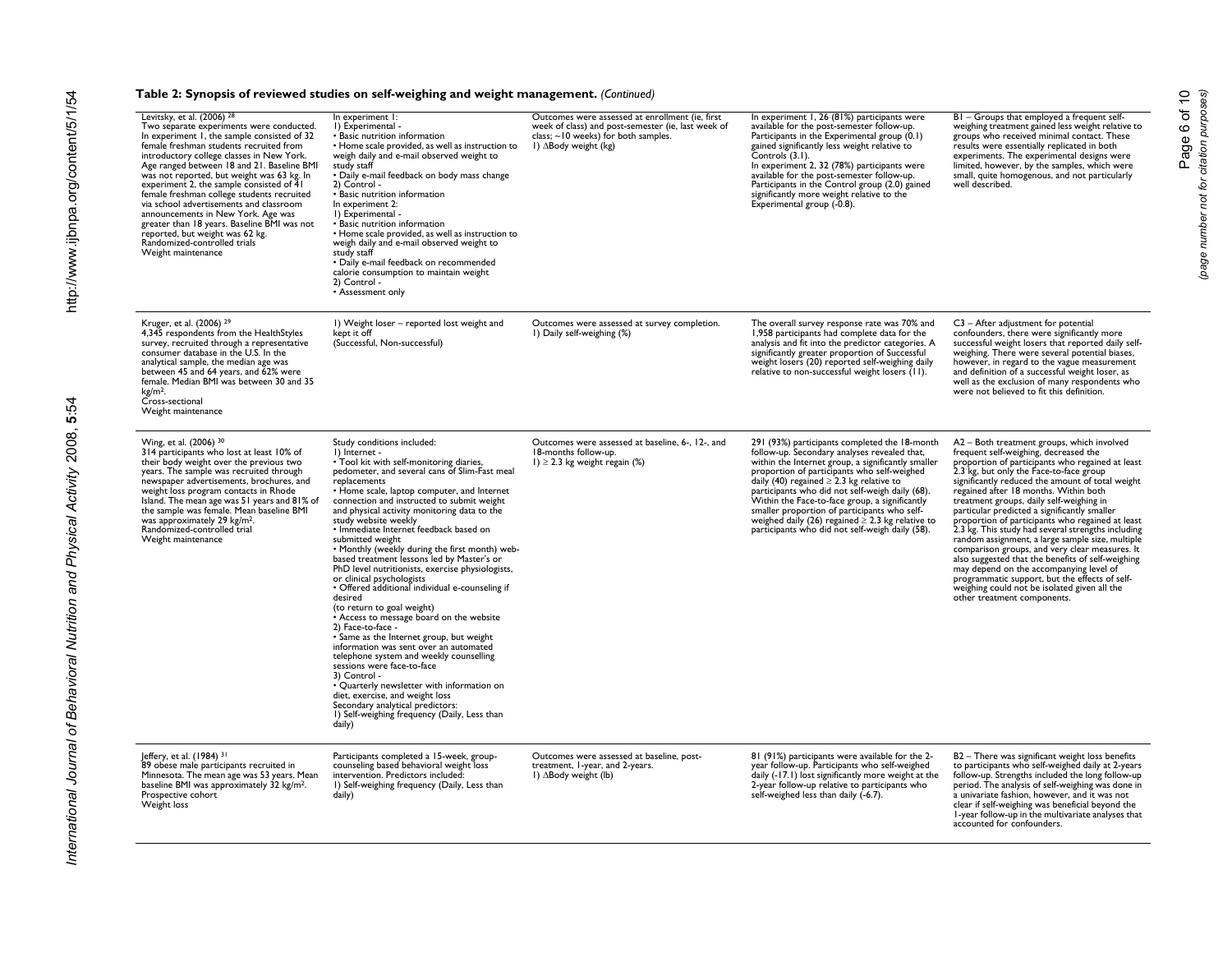# **Table 2: Synopsis of reviewed studies on self-weighing and weight management.** *(Continued)*

| Heckerman, et al. (1978) 32<br>23 overweight participants recruited in<br>Rhode Island. The mean age was 47 years and<br>87% of the sample was female. Mean baseline<br>BMI was not reported, but participants<br>averaged 72% overweight.<br>Randomized-controlled trial<br>Weight loss                                                                                                                            | Study conditions included:<br>I) Weigh-in -<br>. Weekly weigh-ins for 10 weeks, followed by<br>monthly weigh-ins for 6 months<br>• Weekly group-based treatment sessions for<br>10 weeks followed by monthly treatment<br>sessions for 6 months<br>• Treatment sessions included instruction in<br>stimulus control, self-monitoring, and eating/<br>exercise advice<br>• Instruction to self-weigh frequently between<br>treatment sessions<br>2) No Weigh-in -<br>• Same as the Weigh-in group, but weigh-ins<br>only conducted at baseline, as well as the end<br>of the treatment and follow-up phases<br>• Instructed not to self-weigh between sessions | Outcomes were assessed at baseline, 10-, and 34-<br>weeks follow-up.<br>I) ABody weight (lb)             | 7 (30%) participants completed the 34-week<br>follow-up. No significant differences were<br>observed.                                                                                                                                                                                                                                                      | B3 - Participants in the No Weigh-in group<br>actually lost more weight and were more likely<br>to attend the follow-up visits, but the study was<br>severely limited by a small sample size and<br>attrition bias.                                                                                                                                                                                                                                                                                                                                                                                                                                                        |
|---------------------------------------------------------------------------------------------------------------------------------------------------------------------------------------------------------------------------------------------------------------------------------------------------------------------------------------------------------------------------------------------------------------------|---------------------------------------------------------------------------------------------------------------------------------------------------------------------------------------------------------------------------------------------------------------------------------------------------------------------------------------------------------------------------------------------------------------------------------------------------------------------------------------------------------------------------------------------------------------------------------------------------------------------------------------------------------------|----------------------------------------------------------------------------------------------------------|------------------------------------------------------------------------------------------------------------------------------------------------------------------------------------------------------------------------------------------------------------------------------------------------------------------------------------------------------------|----------------------------------------------------------------------------------------------------------------------------------------------------------------------------------------------------------------------------------------------------------------------------------------------------------------------------------------------------------------------------------------------------------------------------------------------------------------------------------------------------------------------------------------------------------------------------------------------------------------------------------------------------------------------------|
| Tanaka, et al. (2004) 33<br>262 overweight female participants recruited<br>from a hospital weight loss program in Japan.<br>From the analytical sample, the mean age was<br>49 years. Mean baseline BMI was 29 kg/m <sup>2</sup> .<br>Prospective cohort<br>Weight loss                                                                                                                                            | Participants were offered a 16-week nutrition<br>education program that recommended a 1400<br>kcal/d diet. During this program, participants<br>were advised to self-graph weight 4 times daily<br>on a week-long graph. Predictors included:<br>I) Time<br>$(0-, 16$ -weeks follow-up)                                                                                                                                                                                                                                                                                                                                                                       | Outcomes were assessed at 0-, 4-, 8-, 12-, and 16-<br>weeks follow-up.<br>I) Body weight (log kg)        | 98 (37%) participants had complete data for<br>analysis (ie, completed adequate self-weighing<br>and completed weight control program). Body<br>weight at 16-weeks (4.17) was significantly<br>lower than 0-weeks (4.24).                                                                                                                                  | C3 - Participants who received the intervention,<br>which included a very frequent self-weighing<br>component, lost significant weight over 16<br>weeks. Potential biases, however, were likely as<br>a result of high attrition and the exclusion from<br>the analysis of participants who could have<br>served as controls (ie, those who did not self-<br>weigh enough or failed to complete the weight<br>loss program). Also, participants served as their<br>own controls.                                                                                                                                                                                           |
| Fujimoto, et al. (1992) 34<br>89 obese participants, recruited through a<br>hospital treatment program in Japan. The<br>mean age was approximately 43 years and<br>83% of the sample was female. Mean baseline<br>BMI ranged between 31 and 34 kg/m <sup>2</sup> . The<br>analytical sample was stratified by sex and<br>those that completed two years of follow-up.<br>Randomized-controlled trial<br>Weight loss | Study conditions included:<br>I) Behavior Therapy plus Charting -<br>• Recommendation to self-graph weight 4 times<br>daily on a week-long graph<br>• Complete regular food diary<br>• Weekly or biweekly interviews (~6 month<br>duration) with hospital physician to review<br>weight graphs, food diaries, and discuss food<br>and fluid intake.<br>2) Behavior Therapy Alone -<br>• Same as above, but without the daily graphing<br>component                                                                                                                                                                                                            | Outcomes were assessed at enrollment, post-<br>treatment, and 2-years follow-up.<br>I) ABody weight (kg) | 59 (66%) of the 74 female participants were<br>available for the 2-year follow-up. It was unclear<br>how many males were available for the 2-year<br>follow-up. In the female sub-sample, the<br>Behavior Therapy plus Charting group (-14.9)<br>lost significantly more weight relative to the<br>Behavior Therapy Alone group (-7.8) after two<br>years. | B <sub>2</sub> – The intervention was beneficial over 2<br>years in that the group that included weight<br>charting 4 times daily lost significantly more<br>weight relative to the group that received<br>behavior therapy alone. Strengths included the<br>long follow-up period. Generalizability may be<br>questionable, however, given the intensity of the<br>self-weighing protocol and the lack of process<br>data documenting the observed (versus<br>assigned) frequency of self-weighing. Also,<br>methodological weaknesses included the vague<br>description of some treatment procedures and<br>stratification of the sample that severely reduced<br>power. |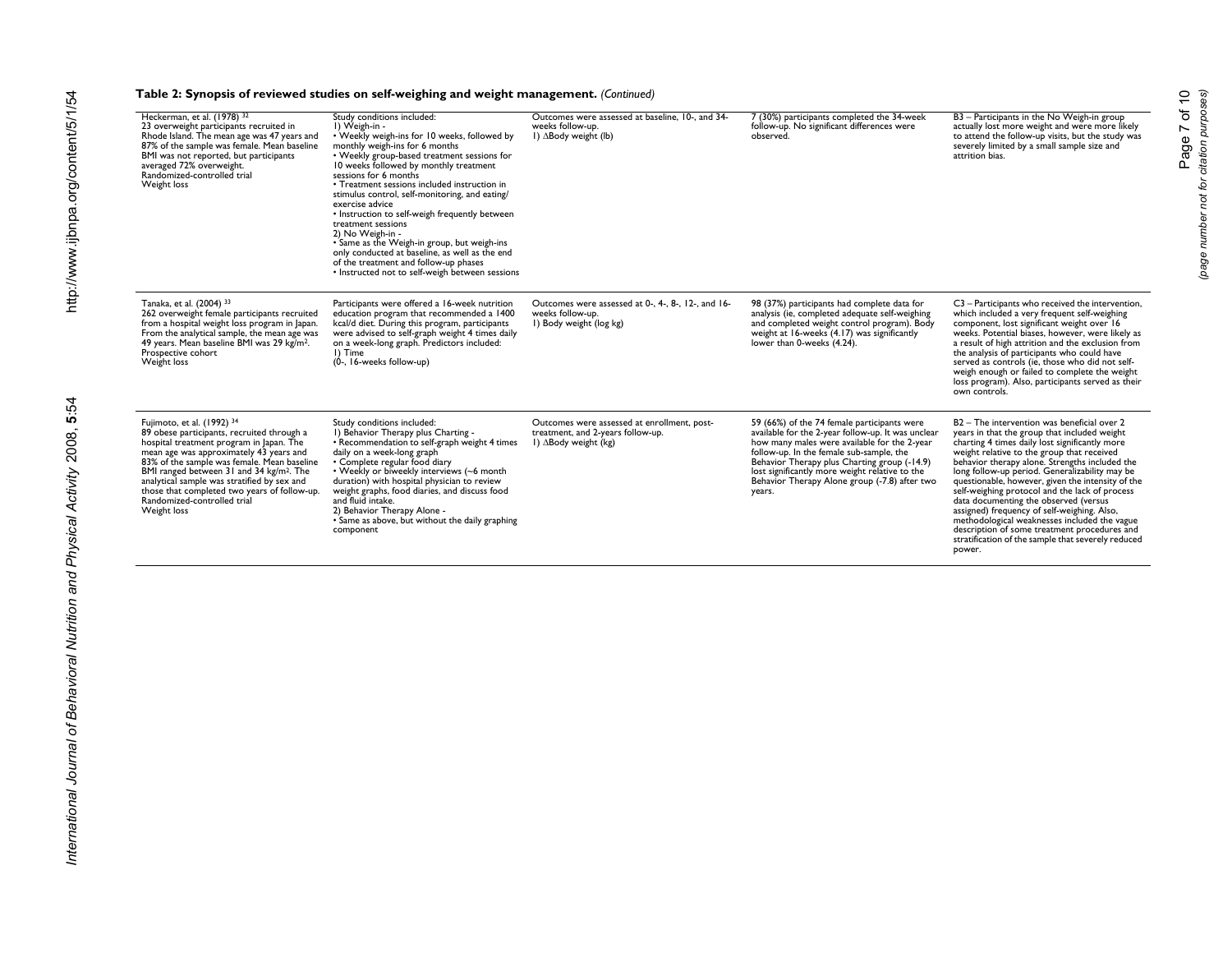

### Figure 1

Flow diagram of the study identification, selection, and exclusion process.

# **Discussion**

In all but one of the twelve reviewed studies, frequent selfweighing (defined as self-weighing weekly or daily), or treatment groups that utilized frequent self-weighing, was associated with significantly greater weight loss, weight maintenance, or less body weight in general relative to infrequent self-weighing. Generally speaking, weekly and daily self-weighers held approximately a 1 and 2 BMI unit advantage, respectively, over never self-weighers [26,27]. In regard to weight loss, weekly and daily self-weighers lost about 2 to 3 BMI units  $(\sim 12-18$  pounds) more than participants who did not weigh as frequently [26,31]. Based largely on the consistency of the evidence reviewed, frequent self-weighing, at the very least, seems to be a good predictor of moderate weight loss and weight maintenance, both for individuals who have lost weight and are attempting to keep it off and for individuals who are attempting to avoid weight gain in the first place.

Only three studies [28,32,34] directly tested a self-weighing intervention that was not part of an extensive treatment package, relative to control groups that did not receive self-weighing advice or support. These trials were small, showed conflicting results, and raised concerns over internal and external validity. Levitsky and colleagues [28] utilized a brief self-weighing intervention for weight maintenance among female freshman college students (generally non-overweight) and found about 1 BMI unit less weight gain for intervention participants relative to controls. Heckerman, et al. [32] found no significant weight loss advantage for participants enrolled in a 10 week behavioral weight loss program that included weekly weigh-ins relative to a group that received the same treatment program without weekly weigh-ins. Attrition was extremely high in this small sample, however, and few conclusions could be drawn from the results. In a somewhat similar approach, Fujimoto et al. [34] also tested a behavioral weight loss program with and without frequent self-weighing. The self-weighing in this study included a recommendation to chart one's weight four times per day. The findings indicated a strong effect in that the self-weighing group lost nearly twice as much weight as compared to the group that did not self-weigh. Analyses from this study, however, were difficult to interpret due to the exclusion of a large part of the randomized sample. As such, selection bias may have been present.

An ideal objective of this review would be to draw conclusions on the optimal dose of self-weighing. At this time, however, the evidence base does not support endorsement of a precise self-weighing frequency and duration that has the most benefit for the most people. In terms of a threshold, weekly self-weighing over several months stands out as what may be the minimum point at which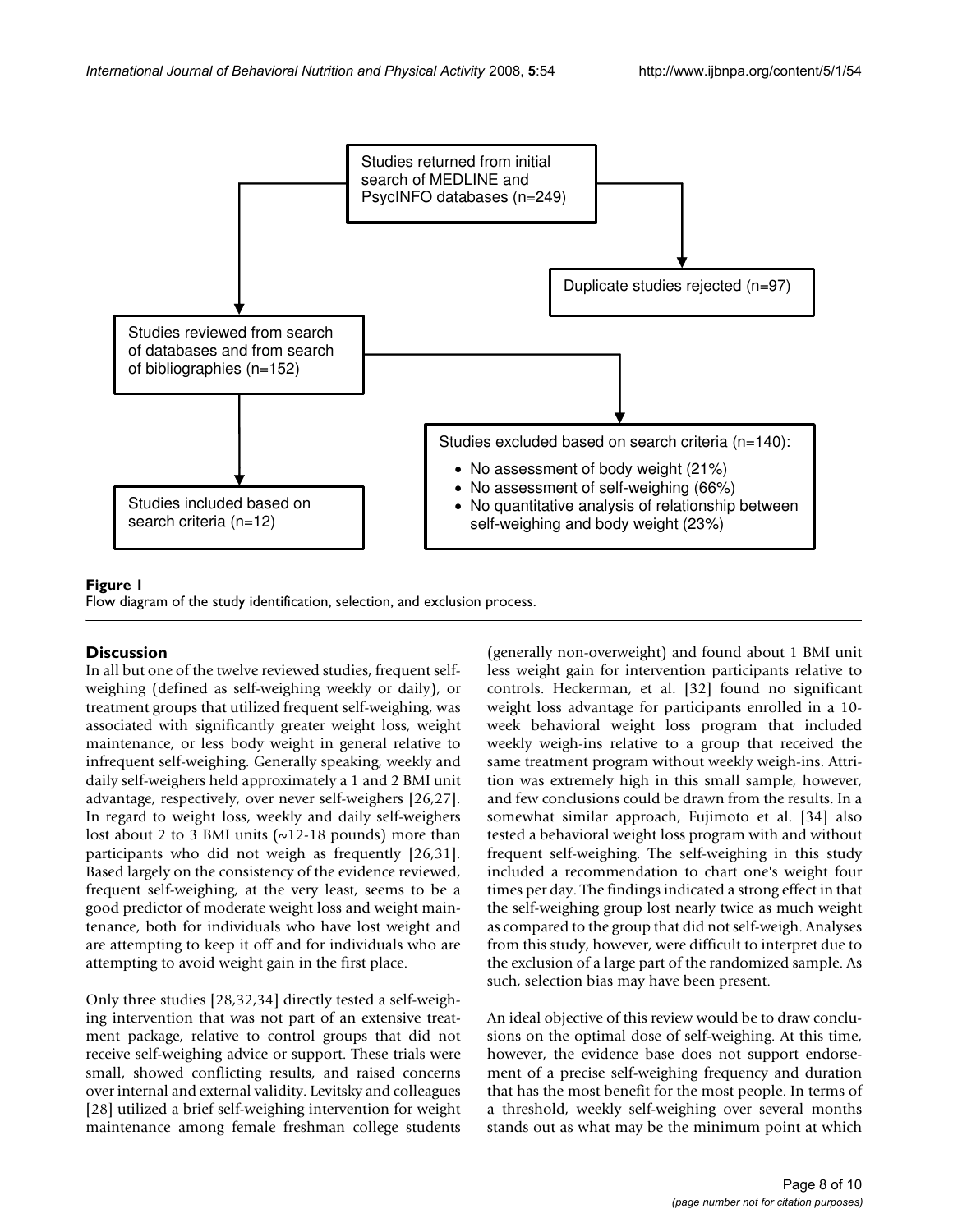meaningful weight benefits begin to accrue. This assertion is primarily based on the Linde et al. studies [26,27], which were the only ones with enough power to retain a precise assessment of self-weighing frequency across several levels (e.g., daily, weekly, monthly, rarely) versus a dichotomized characterization (e.g., daily, less than daily). These studies found statistically significant benefit, in terms of weight loss, weight maintenance, and weight in general, beginning at weekly self-weighing. It was not clear from any of the reviewed studies if more than daily self-weighing confers added weight benefits.

Perhaps the most significant methodological limitation of the reviewed studies involved the potential for measurement bias. Self-weighing was assessed exclusively by selfreport. In order to prevent recall bias, questionnaire items can not be practically designed to examine self-weighing in a timeframe that extends far beyond the point at which the question is asked. As such, the characterization of selfweighing reported may not accurately reflect self-weighing over the time periods they are deemed to represent. In other words, reported self-weighing frequency at the end of a study may not truly represent the degree to which selfweighing actually occurred over the course of the entire study (or in the months since the last follow-up visit). More objective means of assessing self-weighing frequency, such as scales that record time/date of weigh-ins at home, are needed to validate self-reported measures. Also, the overall demographic profile of study samples was somewhat narrow, primarily involving middle-aged American female volunteers. This seems to be the group most likely to present for weight management services, but it limits generalizations on the effects of self-weighing across the general population.

Although frequent self-weighing was included as part of a treatment package in one large, well-conducted, randomized-controlled trial [30], only three studies were able to experimentally isolate or disaggregate the effects of frequent self-weighing. These studies were small and contained several methodological flaws, however, and therefore strong conclusions could not be drawn. Results from the cross-sectional and prospective cohort studies are also insufficient to make causal claims due to temporality and selection bias issues. Given the controversial endorsement of frequent self-weighing in the scientific community [18,19], it seems timely to experimentally investigate different frequencies and durations of selfweighing in a diverse sample using a large randomizedcontrolled trial. Also, based on the differential associations of self-weighing across different treatment intensities employed by Wing and colleagues [30], the interaction between frequent self-weighing and other weight management program components would be useful for practitioners to better understand. Furthermore,

more sensitive analyses are needed to identify the subgroups of people who benefit most from frequent selfweighing. For example, many of the weight maintenance studies reviewed had combined samples of individuals who had lost weight previously and were seeking to prevent weight regain alongside individuals who were normal weight and were seeking to prevent weight gain in the first place. There may be subtle differences in such subgroups that could help practitioners and program designers offer the most appropriate advice.

#### **Conclusion**

In balancing the strengths and weaknesses of the evidence reviewed, frequent self-weighing seems to be a helpful strategy for adults who have been successful at losing weight, maintaining weight loss, or preventing weight gain. Furthermore, frequent self-weighing may serve as a useful component of standard weight loss treatment packages. At this time, weekly self-weighing seems to be a reasonable strategy to endorse for adults, but more research is needed to firmly establish the independent causal effect, as well as the optimal dose, both in terms of frequency and duration, of self-weighing. Also, more research needs to be done to determine if self-weighing is more or less effective in specific population subgroups and to identify the potential for psychological risks associated with very frequent self-weighing.

#### **Competing interests**

The authors declare that they have no competing interests.

#### **Authors' contributions**

JJV conceived of the review design and drafted the initial manuscript. SAF participated in the review design and helped draft manuscript revisions. MAP participated in the review design and helped draft manuscript revisions. EMW helped draft manuscript revisions. All authors read and approved the final manuscript.

#### **Acknowledgements**

None

#### **References**

- 1. Ogden CL, Yanovski SZ, Carroll MD, Flegal KM: **[The epidemiology](http://www.ncbi.nlm.nih.gov/entrez/query.fcgi?cmd=Retrieve&db=PubMed&dopt=Abstract&list_uids=17498505) [of obesity.](http://www.ncbi.nlm.nih.gov/entrez/query.fcgi?cmd=Retrieve&db=PubMed&dopt=Abstract&list_uids=17498505)** *Gastroenterology* 2007, **132:**2087-2102.
- 2. Flegal KM, Graubard BI, Williamson DF, Gail MH: **[Excess deaths](http://www.ncbi.nlm.nih.gov/entrez/query.fcgi?cmd=Retrieve&db=PubMed&dopt=Abstract&list_uids=15840860) [associated with underweight, overweight, and obesity.](http://www.ncbi.nlm.nih.gov/entrez/query.fcgi?cmd=Retrieve&db=PubMed&dopt=Abstract&list_uids=15840860)** *JAMA* 2005, **293:**1861-1867.
- 3. Bray GA: **[Medical consequences of obesity.](http://www.ncbi.nlm.nih.gov/entrez/query.fcgi?cmd=Retrieve&db=PubMed&dopt=Abstract&list_uids=15181027)** *J Clin Endocrinol Metab* 2004, **89:**2583-2589.
- 4. Pi-Sunyer FX: **Comorbidities of overweight and obesity: Current evidence and research issues.** *Med Sci Sports Exerc* 1999, **31(suppl):**S602-S608.
- 5. National Institute of Health. National Heart, Lung, and Blood Institute: **Clinical guidelines on the identification, evaluation, and treatment of overweight and obesity in adults. The evidence report.** *Obes Res Suppl* 1998, **6(suppl):**51S-209S.
- 6. Wing RR, Hill JO: **[Successful weight loss maintenance.](http://www.ncbi.nlm.nih.gov/entrez/query.fcgi?cmd=Retrieve&db=PubMed&dopt=Abstract&list_uids=11375440)** *Annu Rev Nutr* 2001, **21:**323-341.